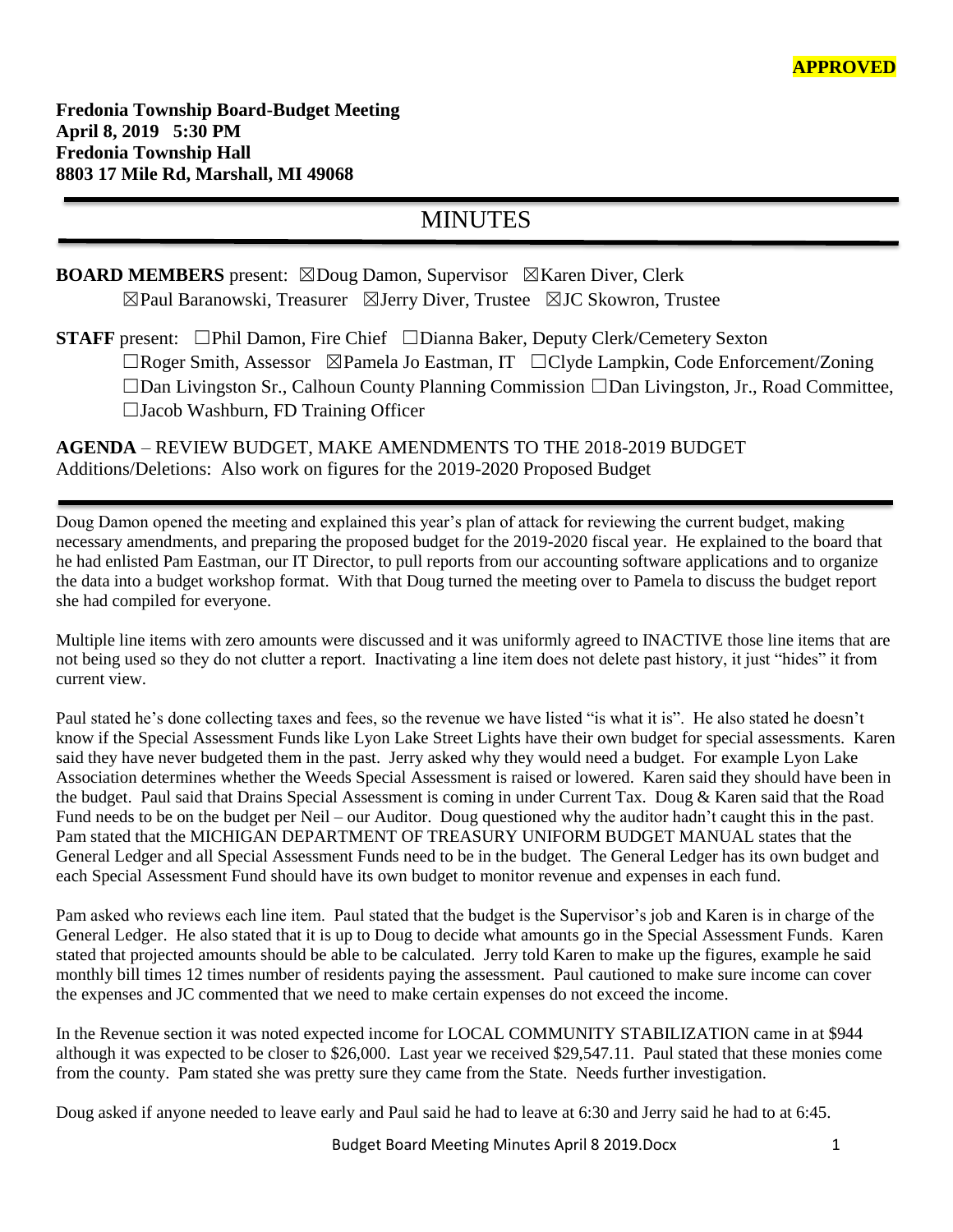### **APPROVED**

All line items for Inspection Fees are way above budgeted projections. Karen stated it was because we have had so many additional permits pulled in comparison to past years. Jerry stated that Trailer Fees come from the County every month. Pam stated they should have been budgeted.

Paul stated that the STATE SHARED REVENUE comes in twice a year and we have gotten all we're going to get this year. Pam stated that they actually come in every other month – 6 times a year. Paul was also asked when we receive the SUMMER TAX COLLECTION FEE. He said we do not charge for this but Pam was able to show receipt of a fee for the past five years. Needs further investigation.

Doug stated that Eckford normally pays their FIRE PROTECTION FEES in June. The INTEREST AND DIVIDENDS line item was budgeted to receive \$900; it currently is at \$3,017. Paul said this was because he increased all funds from .01 to 1% interest rate back in November. Pam stated that this needs further investigation because there is a deposit of \$1100 that came in and specifically stated it was for the upkeep of Houston and Lyon Lake Cemeteries. If the \$1100 is backed out the actual will be \$2,093 and that last year we received \$1567.

It was noted that we received a \$1,099 rebate from the county for our Town Hall LED lighting. Also our Miscellaneous Income is \$7,543 but there is a deposit of \$1,325 from the AT Group Insurance that needs to be backed out and put into the proper account. That leaves \$6,213.63 which was a refund from the government for overpayment on a payroll from a previous year.

Next we went through all the department expenditure line items. Overall most of the departments were within their budgets though some had line items that were over budget. A few changes needed to be made to the Trustees budget as Jerry defers his pay and the line items are not set up right. Also need to better understand how deferred pay is handled in the BSA Payroll application. Karen will investigate with BSA. Also the Trustee wages are over because Ben and Jerry got paid in July for meetings that occurred in June. End of year needs to be closely monitored to ensure expenses go against the correct fiscal year.

In the Elections Department we discovered a new expense that the township needs to budget for. Every time we have an election our new voting equipment needs to be programmed. That fee runs about \$3,000 per election. Only Presidential Primaries help pay these fees, the rest are township's responsibility.

There was much discussion about the Assessor's wages. He is paid \$13,000/year for wages and \$6000 for "Canvassing". Originally the two were segregated and Roger would only get paid for canvassing when he submitted the bill. Karen said Neil, the auditor, said that it should not be a separate line item – it should be part of his pay. Paul said Neil said canvassing is part of Roger's job and paid for by his normal wages. Karen went with what she thought was right and in January she moved the \$6000 into then \$13,000 and Roger began collecting canvassing wages monthly – even though he had not yet canvassed. Jerry said that during the meeting that it was voted to pay employees at the end of the month instead of the third week that at that time Roger stated he has a contract and has always been paid the first of the month. Jerry wants to see the contract because "we pay the Assessor a lot of money and in my (*his*) opinion Roger is fleecing the township." Jerry added that he suspects Roger is not always telling us the right stuff. Jerry and Paul both emphasized that they believe canvassing is part of the Assessor's duties and he should not get the \$6000 for canvassing. It was also noted that Karen paid Roger his budgeted \$400 for education although she never received a bill.

We found many accounting mistakes in department line items for wages, deputy pay, deferred pay, non-essential employee pay, and FICA payments. JC and Pam will assist Karen in making the corrections.

There was much discussion on how to pay for office supplies. Should it be by department or paid by the Town Hall account. It was agreed that office supplies should go against one line item under Town Hall.

The Treasurer wages are may go over budget. Paul thinks this is because of an overlap of his and Angie's wages. Paul stated he charged his new shredder to the Town Hall account.